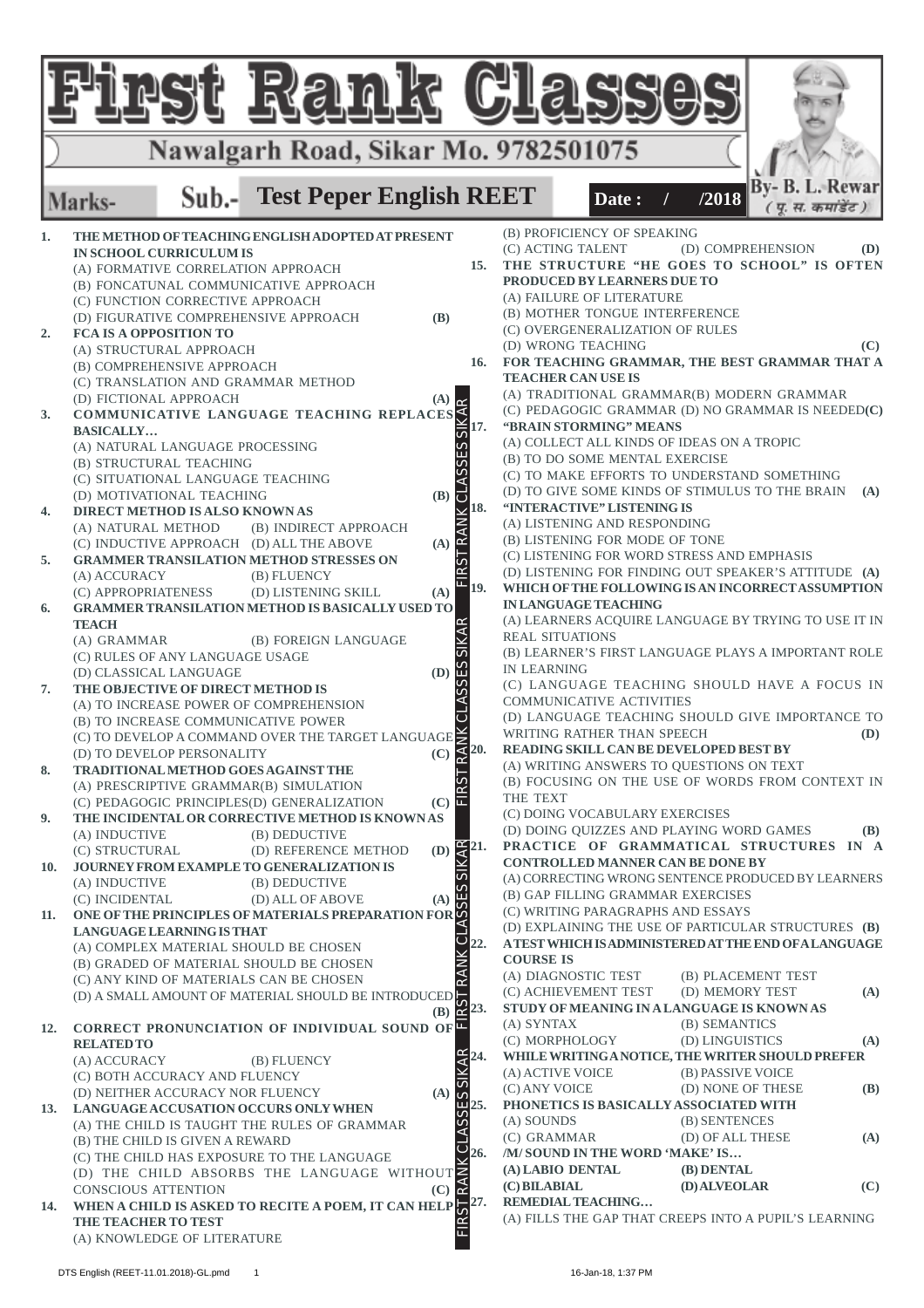(B) RECTIFIES THE CONCEPTS WHICH HAVE BEEN **41. WHEN A TEST ITEM EXPERTS THE LEARNERS TO USE THE TENSE FORMS, VOICE CONNECTORS, PREPOSITIONS AND** MISUNDERSTOOD (C) HELPS IN RETAINING HOMOGENEITY IN THE CLASS **ARTICLES ACCURATELY, SUCH AN APPROACH CAN BE CALLED** (A) IMPROPER GRAMMAR TESTING (D) ALL OF ABOVE **(D) 28. IDENTIFY THE CORRECT PASSIVE VOICE OF THE SENTENCE:** (B) INTEGRATED GRAMMAR TESTING **OBEY ME.** (C) ASSERTED GRAMMAR PRACTICE (A) I SHOULD BE OBEYED (B) LET BE OBEYED (D) MIXED GRAMMAR TASK **(B)** (C) BOTH A AND B (D) NONE OF THESE **(A) 42. COMPREHENSIVE EVALUATION REFERS TO ASSESSMENT OF 29. FIND THE WORD NEAREST IN MEANING TO 'REMORSE'** (A) CO CURRICULAR ACTIVITIES (A) OBDURATE (B) HARD (B) ACADEMIC SUBJECTS (C) PENITENT (D) NONE OF THESE **(C)** (C) BOTH SCHOLASTIC AND CO SCHOLASTIC AREAS **30. WHICH OF THE FOLLOWING ORGANS OF SPEECH IS ALSO** (D) SUMMATIVE ASSESSMENT TESTS **(C) KNOWN AS 'VELUM' 43. A MIXED ABILITY GROUP IS HETEROGENEOUS IN** (A) HARD PALATE (B) VOICE BOX (A) ECONOMIC STATUS (B) GENDER AND AGE (C) ALVEOLAR RIDGE (D) SOFT PALATE **(D)** (C) SOCIAL STRATA (D) KNOWLEDGE AND SKILL **(A) 31. FIND THE APPROPRIATE PREPOSITION TO FILL IN THE 44. TEACHER SHOULD NOT GIVE CORPORAL PUNISHMENT TO SENTENCE: SHE LIVES ………..MUMBAI. LEARNERS BECAUSE (A) AT (B) IN (C) INTO (D) AN (B)** (A) IT MAKES PARENTS VERY ANGRY **32. THE MAJOR DEFERENCE BETWEEN 'ARTICLE' AND 'SPEECH'** (B) IT IS RISKY (C) IT CREATE STRESS AND FEAR IN LEARNER **IS…** (A) SPEECH IS MORE FORMAL (D) IT IS ONLY AN EMOTIONAL REALIZATION FOR THE (B) SPEECH IS MORE INFORMAL TEACHER **(C)** FIRST RANK CLASSES SIKAR FIRST RANK CLASSES SIKAR FIRST RANK CLASSES SIKAR FIRST RANK CLASSES SIKAR **45. PRE READING TASKS ARE MEANT FOR** (C) SPEECH IS MORE DESCRIPTIVE (A) EVALUATING THE READING SKILL OF THE LEARNERS (D) ALL OF THESE **(B)** (B) GIVING THE MEANING OF DIFFICULT WORDS AND PHRASES **33. WHEN A TEACHER USES LESSONS IN SCIENCE AND SOCIAL** (C) INTRODUCING THE MEAN IDEA AND MOTIVATING THE **SCIENCE TO TEACH LANGUAGE, SUCH AN APPROACH CAN** LEARNERS **BE TERMED AS RANK CL** (A) OBJECTIVE LANGUAGE TEACHING (D) EXPLAINING THE GRAMMATICAL ITEMS USED IN THE (B) PLURALISTIC LANGUAGE TEACHING READING TEXT **(C)** (C) DISCIPLINE WISE LANGUAGE TEACHING **46. WHEN A TEACHER ASKS HER STUDENTS TO WRITE A LETTER** (D) LANGUAGE ACROSS THE CURRICULUM **(D) AFTER HAVING A GROUP DISCUSSION, SHE IS 34. A TEACHER GIVES MANY SENTENCES AND ASKS HER** (A) ADOPTING THE DIRECT METHOD OF LANGUAGE **STUDENTS TO ARRANGE THEM INTO A LETTER USING TEACHING APPROPRIATE CONNECTORS. THE SKILL THEN IS CHIEFLY** (B) INTEGRATING DIFFERENT LANGUAGE SKILL **INVOLVED IN THIS TASK IS** (C) FOLLOWING A TRADITIONAL METHOD (D) LIKELY TO CONFUSE THE STUDENT **(B)** (A) COLLECTING INFORMATION **47. SPEAKING SKILL CAN BE BEST DEVELOPED BY ENABLING** (B) EXPANDING NOTICE **THE LEARNERS TO** (C) ORGANIZING (D) REWRITING **(C)** (A) READ CHALLENGING AND DIFFICULT TEXTS **35. AFTER READING A STORY ON FISH, IF A TEACHER ASKS** (B) COMMUNICATE IN REAL LIFE SITUATION **CHILDREN TO ANSWER "IMAGINE YOU ARE A FISH IN A POND. WHAT DO YOU SEE AROUND YOU"? THIS IS AN EXAMPLE OF** (C) LISTEN TO THE MODEL PROVIDED BY THE TEACHER (D) AVOID ALL ERRORS WHILE SPEAKING **(B)** (A) COMPREHENSION QUESTION (B) CLOSE TYPE QUESTION **48. CURRICULUM IS AN EDUCATIONAL PROGRAMME WHICH** (C) OPEN END QUESTION **DOES NOT STATE** (A) THE LESSON –PLANNING DETAILS OF THE TOPICS (D) MULTIPLE CHOICE QUESTION **(C)** (B) THE EDUCATIONAL PURPOSE OF THE PROGRAMME **36. THE LANGUAGE SKILL THAT CANNOT BE ASSESSED THROUGH A TRADITIONAL PEN PAPER TEST ARE** (C) THE CONTENT(METERIAL ETC) TEACHING STRATEGIES (A) LISTENING AND SPEAKING AND LEARNING EXPERIENCES WHICH WILL BE NECESSARY TO ACHIEVE THIS PURPOSE (B) READING AND SPEAKING (C) WRITING AND LISTENING (D) THE MEANS OF EVALUATING WHERE THESE EDUCATIONAL (D) READING AND LISTENING **(A)** ENDS HAVE BEEN ACHIEVE OR NOT **(A)**  $\overline{a}$ **37. A TEACHER USES A REPORT FROM A NEWS PAPER TO TEACH 49. A GOOD TEST ON READING COMPREHENSION WILL HAVE WRITING. THE MATERIAL USED THUS FOR TEACHING IS QUESTIONS REFERRED TO** (A) THAT FOCUS PRIMARILY ON THE STRUCTURE AND WORDS (A) EXTERNAL MATERIAL (B) REALISTIC MATERIAL USED IN THE TEXT (B) THAT TEST THE TEXTUAL KNOWLEDGE THOROUGHLY (C) NATURAL MATERIAL (D) AUTHENTIC MATERIAL **(A)** (C) THAT ENCOURAGE LEARNERS TO WRITE ANSWERS **38. WHEN STUDENT LEARN A LANGUAGE FOR BRIGHT EMPLOYMENT OPPORTUNITIES, THEIR MOTIVATION IS** WITHOUT ERRORS (A) EXTRINSIC (B) INTRINSIC (D) THAT TEST INFERENCE, INTERPRETATION AND  $\alpha$ EVALUATION BESIDES COMPREHENSION **(D)** (C) EXOTIC (D) ECCENTRIC **(A) 39. A CHILDREN ENTERED CLASS ROOM IS CHARACTERIZED BY 50. TEACHING GRAMMAR IS USEFUL TO IMPROVE** (A) A VARIETY OF LEARNING ACTIVITIES FOR THE LEARNERS (A) ACCURACY (B) FLUENCY (C) LITERACY (D) NUMERACY **(A)** (B) CHILDREN SITTING IN THE CENTRE OF THE CLASSROOM **51. THE MOST IMPORTANT FEATURE OF AN EFFECTIVE** (C) CHILDREN TEACHING OTHER CHILDREN UNDER THE **LANGUAGE CLASSROOM IS OPPORTUNITY FOR LEARNERS** SUPER VISION OF THE TEACHER (D) VERY PASSIVE TEACHERS AND ACTIVE LEARNERS **(A) TO 40. CONSTRUCTIVE APPROACH TO LANGUAGE TEACHING** (A) RELAX (B) INTERACT **EXPERTS THE TEACHER TO** (C) EVALUATE (D) IMITATE **(B)**  $\overline{C}$ (A) GIVE PRE CONSTRUCTED KNOWLEDGE TO LEARNER **52. IN LEARNING A NEW LANGUAGE MULTILINGUALISM IS** (B) CONTRACT HIS OWN CURRICULUM (A) A METHODOLOGY (B) AN ASSET (C) MAKE LEARNER PREPARE THEIR OWN TEXT BOOK (C) AN INTERFERENCE (D) A BURDEN **(B)** (D) HELP CONSTRUCT KNOWLEDGE USING THEIR EXPERIENCE **53. WHICH OF THE FOLLOWING WILL HELP LEARNERS TAKE GREATER RESPONSIBILITY FOR THEIR OWN LEARNING (D)**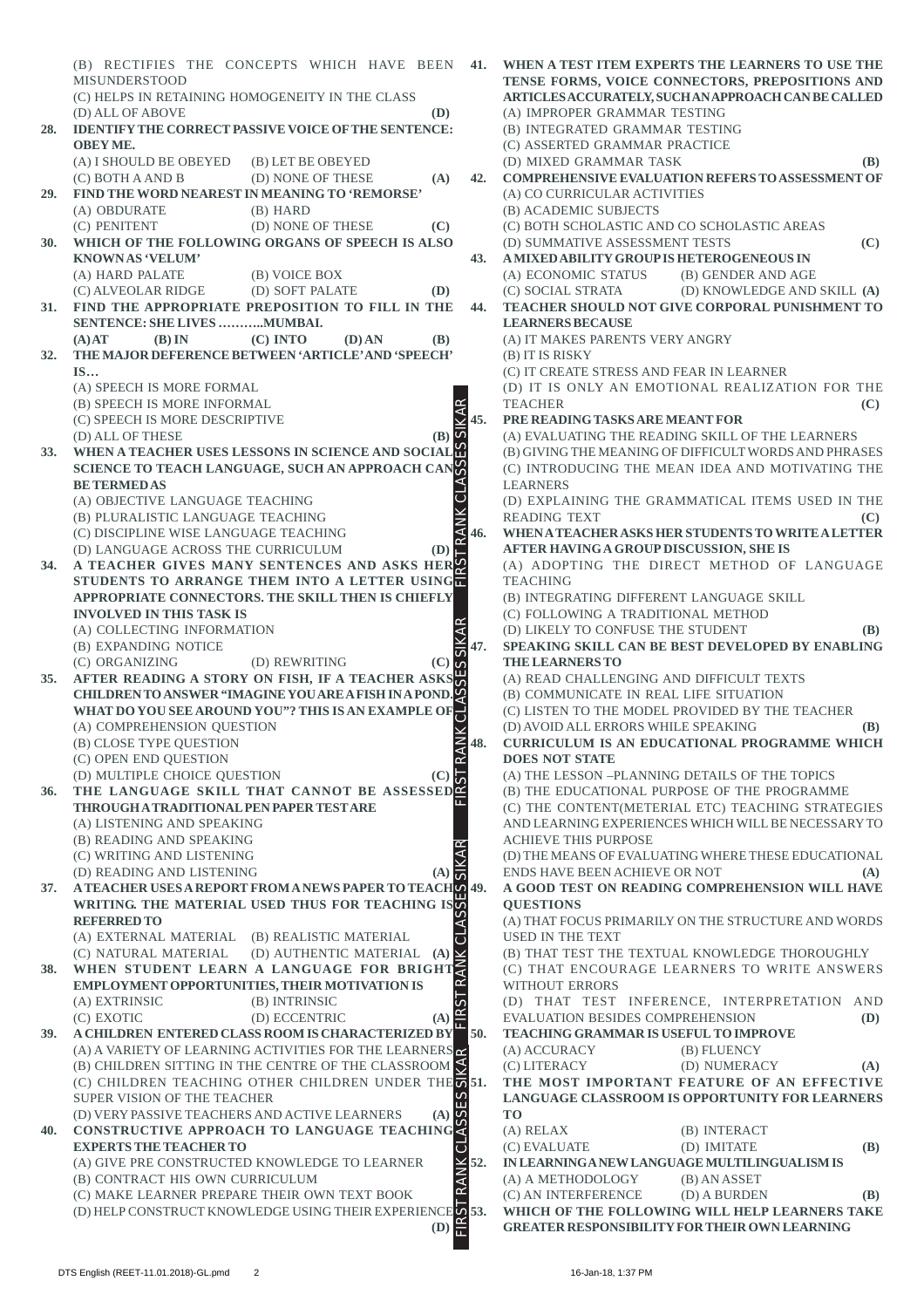(A) CONTROLLED WRITING TASKS (C) WHEN THEY ARE INTRODUCED IN ISOLATION ONE SKILL (B) PEER ASSESSMENT AT A TIME (C) SUMMATIVE ASSESSMENT (D) ONLY THROUGH WRITTEN TESTS AND ASSIGNMENT **(C)** (D) SUPERVISED ASSESSMENT **(C) 64. SUBSTITUTION TABLE DRILL HELPS TEACHERS IN 54. THE MAIN PURPOSE OF ASSESSMENT IS** (A) IMPROVING THE FLUENCY OF LEARNERS (A) TO GIVE PRACTICE IN WRITING (B) EVALUATING THE LISTENING SKILL (B) TO IMPROVE THE TEACHING LEARNING PROCESS (C) GIVING CONTROLLED LANGUAGE PRACTICE (C) TO DECIDE PASS AND FAIL (D) DEVELOPING FREE WRITING SKILLS **(C)** (D) TO MEASURE ACHIEVEMENT OF LEARNERS **(B) 65. TELLING INTERESTING STORIES TO YOUNG LEARNERS IS 55. WHEN YOUNG LEARNERS ARE TAUGHT TO IMPROVE THEIR PRIMARILY MEANT FOR IMPROVING THEIR SPELLING AND PUNCTUATION, THEY WILL** (A) WRITING SKILLS (B) SPEAKING SKILLS (A) NATURE THEIR CREATIVITY (C) LISTENING SKILLS (D) READING SKILLS **(B)** (B) SHARPEN THEIR LISTENING SKILL **66. THE BEST WAY TO SENSITIZE YOUNG LEARNERS TO RHYTHM** (C) IMPROVE THEIR ACCURACY **AND INTONATION IS** (D) ENHANCE THEIR FLUENCY **(C)** (A) BY READING OUT POEMS IN DIFFERENT METERS AND **56. INSTEAD OF ASKING QUESTIONS AND GETTING ANSWERS** EXPLAINING THEM **FROM HER LEARNERS, A TEACHER GIVES SOME SHORT TEXT** (B) BY MAKING THE LEARNERS LISTEN TO NURSERY RHYMES **AND ASKS HER LEARNERS TO FRAME QUESTIONS. HER** AND RECITE THEM EFFECTIVELY **PRIMARY OBJECTIVE TO** (C) BY MAKING THE LEARNERS COPY OUT SIMPLE POEMS IN (A) MAKE THE LEARNERS REALIZE THE DIFFICULTIES FACED NEAT HANDWRITING BY TEACHER IN PREPARING QUESTION PAPERS (D) BY EXPLAINING THE RULES OF PHONETICS IN SIMPLE (B) ENHANCE THE LEARNERS' ANALYTICAL AND CRITICAL WORDS **(B)** FIRST RANK CLASSES SIKAR FIRST RANK CLASSES SIKAR FIRST RANK CLASSES SIKAR FIRST RANK CLASSES SIKAR **67. AN EFFECTIVE LANGUAGE TEACHER** THINKING (C) TRAIN THE LEARNERS AND GOOD QUESTION PAPER (A) WILL MAKE CHILDREN LEARN ALL THE ANSWERS TO THE **SETTERS** QUESTIONS GIVEN IN THE TEXT BOOK (D) HELP DURING EXAMINATIONS **(B)** (B) WILL USE THE TEXT BOOK AS WELL AS OTHER MATERIAL **57. CORRECT SPEECH HABITS CAN BE DEVELOPED MOST** AND RESOURCE FOR TEACHING **EFFECTIVELY THROUGH** (C) WILL PREPARE QUESTIONS PAPERS USING ONLY THE QUESTIONS GIVEN IN THE TEXT BOOK (A) VOCABULARY PRACTICE(B) QUIZZES (C) DICTATIONS (D) WILL RELY ENTIRELY ON THE PRESCRIBED BOOK **(B) 68. THE MOST EFFECTIVE TOOL TO ASSESS VALUES AND** (D) PRONUNCIATION PRACTICE **(D) 58. AFTER READING A POEM, A TEACHER INVOLVES THE ATTITUDE OF LEARNERS IS LEARNERS IN GROUP WORK. ONE GROUP WRITES THE** (A) ANECDOTAL RECORD (B) PORTFOLIO **SUMMARY OF THE POEM, ANOTHER DRAWS A PICTURE TO** (C) UNIT TEST (D) SUMMATIVE T **(D) DEPICT THE MAIN THEME AND YET ANOTHER SETS THE POEM 69. A TEACHER ENGAGES HER LEARNERS IN A FUN ACTIVITY BEFORE BEGINNING A NEW LESSON. THE PURPOSE OF THIS TO MUSIC. THIS ACTIVITY** (A) CATERS TO DIVERSE ABILITIES AND INTERESTS **ACTIVITY IS TO** (B) IS AIMED AT PREPARING THE LEARNERS FOR ASSESSMENT  $\phi$ (A) DISCIPLINE THE LEARNERS BEFORE THE LESSON (B) DIVERT THE ATTENTION OF THE LEARNERS (C) WILL DISTRACT THE LEARNERS FROM THE LESSON (C) REDUCE THE WORKLOAD OF THE TEACHER (D) IS A SHEER WASTE OF TIME **(A) 59. YOUNG LEARNERS WILL ENJOY A PLAY INCLUDED IN THE TEXT** 금 (D) MOTIVATE AND ENERGIZE THE LEARNERS **(B) 70. THE MAIN PURPOSE OF USING ORAL DRILL IS BOOK WHEN THEY** (A) ENACT THE PLAY (A) TO ACCESS THE COMPREHENSION SKILLS OF LEARNERS (B) GET DETAILED EXPLANATIONS ABOUT THE PLAY FROM (B) TO IMPROVE PRONUNCIATION AND ACCURACY THE TEACHER (C) TO ENHANCE THE SPEAKING SKILLS OF LEARNERS (D) TO IMPROVE THE RETENTION CAPACITY OF LEARNERS**(B)** (C) READ THE PLAY SILENTLY (D) LISTEN TO THE TEACHER READING THE PLAY **(A) 71. CONTINUOUS AND COMPREHENSIVE EVALUATION SHOULD 60. UNDER CONSTRUCTIVIST APPROACH TO LANGUAGE BE ADOPTED BY ALL SCHOOLS BECAUSE LEARNING, LEARNERS ARE ENCOURAGED TO** (A) IT IS THE LATEST DEVELOPMENT IN THE FIELD OF (A) AVOID ERRORS COMPLETELY EDUCATION (B) PRACTICE LANGUAGE DRILLS MECHANICALLY (B) TRADITIONAL PEN PAPER TESTS DO NOT ASSESS AND  $\overline{1}$ (C) LEARN THE GRAMMAR RULE BY ROTE ENHANCE ALL THE ATTRIBUTES AND ABILITIES OF LEARNERS (D) DISCOVER THE RULES OF GRAMMAR FROM EXAMPLES**(D)** (C) IT FREES THE LEARNERS FROM STUDIES AND HARD WORK **61. WHEN YOUNG LEARNERS ARE ASKED TO READ A TEXT** (D) IT AFFORDS TEACHERS OPPORTUNITIES TO TEST **SILENTLY, THEY SHOULD BE INSTRUCTED** LEARNERS FREQUENTLY **(C)** (A) TO INFER THE MEANING OF NEW WORDS FROM THE  $\angle$ 72. **72. KNOWLEDGE OF MORE THAN ONE LANGUAGE** CONTEXT AND READ WITH COMPREHENSION (A) BECOMES A BURDEN TO THE TEACHER IN THE LANGUAGE (B) TO PAY SPECIAL ATTENTION O GRAMMAR ITEM USED IN CLASSROOM THE PASSAGE (B) CONFIGURES THE LEARNERS WHILE LEANING A NEW (C) TO READ FAST EVEN IF THEY DON'T COMPREHEND THE CLASSROOM (C) IS VERY HELPFUL IN TEACHING AND LEARNING A NEW MEANING LANGUAGE (D) TO STOP READING WHENEVER THEY ENCOUNTER A (D) COMES INTERFERENCE IN LEARNING A NEW LANGUAGE DIFFICULT WORD OR PHRASE **(B) 62. THE PRIMARY OBJECTIVE OF USING ROLE PLAY IS (C)**  $\overline{U}$ (A) TO PROMOTE THE READING HABIT  $\frac{1}{2}$ **73. SETTING MANAGEMENT SHOULD BE FIXABLE SO** (B) TO IMPROVE THE COMMUNICATIVE SKILL (A) MANY GROUP, PAIR AND WHOLE CLASS ACTIVATES CAN (C) COMPETENCE BE CONDUCTED EASILY (D) TO EVALUATE DIALOGUE WRITING SKILL **(A)** (B) CHILDREN DO NOT FORM PERMANENT FRIENDSHIP  $\overline{\mathbf{C}}$ **63. LANGUAGE SKILLS ARE BEST LEARNT** (C) THE TEACHER ENSURES EQUALITY PREVAILS IN THE CLASS (A) IF THEY ARE TAUGHT IN AN INTEGRATED MANNER (D) CHILDREN HAVE THE FREEDOM TO MOVE THEIR SEATS (B) WITH THE HELP OF CHALLENGING AND MECHANICAL WHEREVER THEY WANT (A) LANGUAGE DRILLS ςS **74. CURRICULUM IS AN EDUCATIONAL PROGRAMME WHICH DOES NOT STATE**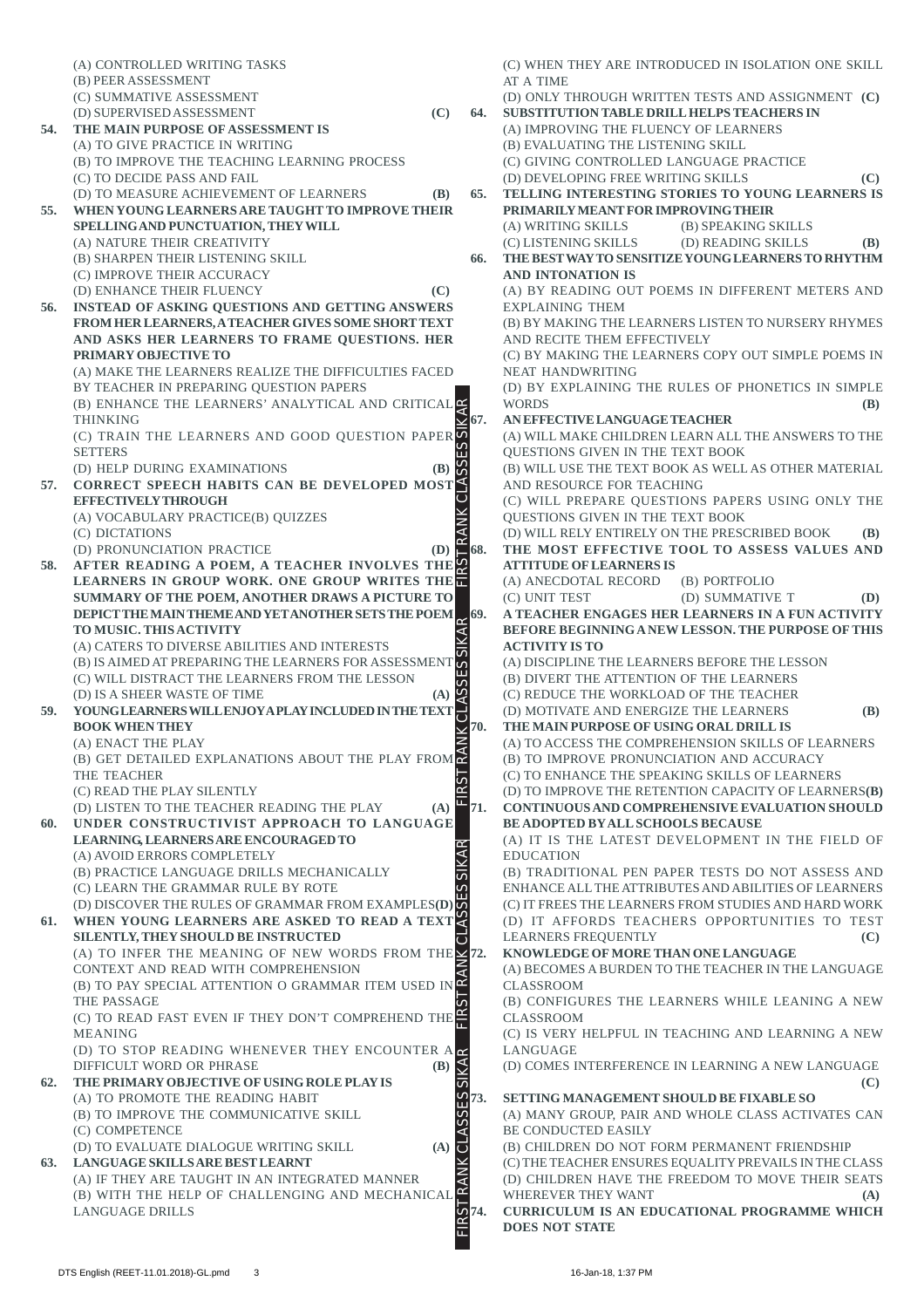(A) THE NUMBER OF LESSONS TO BE TAUGHT IN A TERM **85. WHICH OF THE FOLLOWING WILL BE MOST EFFECTIVE TO** (B) THE MEANS OF EVALUATING WHETHER THE **REMOVE CONVENTIONAL BELIEFS ABOUT GENDER ROLES?** EDUCATIONAL OBJECTIVES HAVE BEEN ACHIEVED OR NOT (A) SHOWING A PICTURE IN WHICH THE MOTHER IS SEEN (C) THE CONTENT (MATERIAL ETC.) TEACHING AND COOKING AND THE FATHER IS SEEN READING A NEWSPAPER LEARNING EXPERIENCES WHICH WILL BE NECESSARY TO (B) TEACHING ALL THE LEARNERS TO SWEEP, WASH AND SEW IN THE CRAFT CLASS WITHOUT ANY GENDER ACHIEVE THE PURPOSE (D) THE EDUCATIONAL PURPOSE OF A PROGRAMME **(A)** DISCRIMINATION **75. WHICH OF THE FOLLOWING IS AN IMPORTANT STAGE IN THE** (C) ENCOURAGING GIRLS TO DEVELOPED INTEREST IN HOUSEHOLD CHORES FROM A YOUNG AGE **WRITING PROCESS** (A) EDITING (B) MEMORIZATION (D) TELLING THE GIRLS THAT TALKING FREELY IS NOT THE (C) CALLIGRAPHY (D) COMPREHENSION **(D)** TRAIT OF A GOOD GIRL **(D) 76. SCANNING MEANS DARTING OVER MUCH OF A TEXT TO 86. A PLAY CAN BE BEST TAUGHT BY** (A) MAKING THE STUDENTS READ IT SILENTLY A NUMBER OF **SEARCH FOR** (A) THE OPINION OF THE AUTHOR TIMES TO UNDERSTAND THE STORY (B) DIFFICULT WORDS (B) ENCOURAGING THE STUDENTS TO STAGE THE PLAY AFTER (C) A SPECIFIC ITEM OR PIECE OF INFORMATION THAT WE WORKING IN GROUPS TO UNDERSTAND THE PLOT, WISH TO DISCOVER CHARACTERS ETC. (D) THE CENTRAL IDEA **(C)** (C) ASKING A NUMBER OF QUESTIONS TO TEST THE **77. WE USE REAL OBJECTS TO TEACH YOUNG LEARNERS NEW** COMPREHENSION OF THE STUDENTS (D) CONDUCTING A TEST WITH SPECIFIC QUESTIONS ON THE **WORDS BECAUSE** (A) IT HELPS IN TEACHING THE CORRECT SPELLING OF WORDS STORY AND GRAMMARS **(B)** (B) WE CAN TEACH VOCABULARY ONLY THROUGH OBJECTS **87. THE CONSTRUCTIVE APPROACH TO LEARNING MEANS** FIRST RANK CLASSES SIKAR FIRST RANK CLASSES SIKAR FIRST RANK CLASSES SIKAR FIRST RANK CLASSES SIKAR (A) INVOLVING THE STUDENTS IN A VARIETY OF ACTIVITIES (C) YOUNG LEARNERS ARE NOT CAPABLE OF ABSTRACT TO ENCOURAGE THEM TO LEARN NEW WORDS AND THINKING STRUCTURES BY ACCOMMODATING THEM WITH THOSE (D) IT HELPS LEARNERS ASSOCIATE WORDS WITH OBJECTS THAT THEY HAVE ALREADY LEARNT THROUGH A PROCESS THEY SEE IN REAL LIFE **(D) 78. A GOOD INTRODUCTION TO A TEXT SHOULD BE** OF DISCOVERY (A) TELLING THE STUDENTS ANYTHING THAT THEY CAN FIND (B) TEACHING RULES OF GRAMMAR AND CONSOLIDATING OUT FOR THEMSELVES BY READING THE TEXT THROUGH RIGOROUS PRACTICE (B) A DETAILS EXPLANATION OF THE MEANING OF THE TEXT (C) HELPING LEARNERS ACQUIRE NEW VOCABULARY BY (C) BLOCKING THE STUDENTS' ACTIVE INVOLVEMENT BY STUDYING LITERATURE INTENSIVELY (D) TEACHING NEW WORDS AND STRUCTURES USING A MEANS OF QUESTIONING VARIETY OF AUDIO VISUAL AIDS FOLLOWING BY PRACTICE (D) SHORT AND TO THE POINT  $($ D)  $\blacksquare$ **79. FLUENCY IN ENGLISH CAN BE DEVELOPED THROUGH** THROUGH DRILL **(B)** (B) (A) CREATING OPPORTUNITIES TO USE THE TARGET **88. "SCHOOLS NEED TO BECOME CENTERS THAT PREPARE CHILDREN FOR LIFE AND ENSURE THAT ALL CHILDREN,** LANGUAGE FOR COMMUNICATION (B) THE TEACHER TALKING FREELY MOST OF THE TIME **ESPECIALLY THE DIFFERENTLY ABLE CHILDREN FROM** (B) THE TEACHER TALKING FREELY MOST OF THE TIME<br>(C) THE TEACHER BEING ALERT TO SPOT THE ERRORS AND **MARGINALIZED SECTIONS, AND CHILDREN IN DIFFICULT CIRCUMSTANCES GET THE MAXIMUM BENEFIT OF THESE** CORRECT THEM (D) ALLOWING STUDENTS WHO ARE NOT CONF **CRITICAL AREAS OF EDUCATION." THIS OBSERVATION 80. AN EFFECTIVE LESSON FOR TEACHING A LANGUAGE BEGINS** (E) FREEDOM TO BE QUITE **(D) FOUND IN THE NATIONAL CURRICULUM FRAMEWORK 2005 IS RELATED TO** (A) INCLUSIVE EDUCATION (B) CONSTRUCTIVIST LEARNING **WITH** RA (A) LISTENING THE LEARNING OBJECTIVE OF THE LESSON (C) GENDER QUALITY (D) CRITICAL PEDAGOGY **(A) 89. WHAT IS THE SKILL AMONG THE ONES GIVEN BELOW THAT** (B) PRESENTING THE CONTENT OF THE LESSON **CANNOT BE TESTED IN A FORMAL WRITTEN EXAMINATION?** (C) RECAPITULATION AND MOTIVATION THROUGH FUN ACTIVITY (A) READING FOR INFORMATION (D) WRITING ON THE BLACKBOARD **(D)** (B) MEANING FOR WORDS AND PHRASES **81. SOME NOISE IN THE LANGUAGE CLASS INDICATES** (C) EXTENSIVE READING FOR PLEASURE (A) INDISCIPLINE OF LEARNERS (D) ANALYZING TEXTS **(B)** (B) INCOMPETENCE OF THE TEACHER **90. WHICH OF THE FOLLOWING IS SUITABLE FOR MAKING** (C) CONSTRUCTIVE ACTIVITIES WITH LEARNERS ENGAGED **STUDENTS RESPONSIBLE FOR THEIR OWN LEARNING?** (A) DISCOURAGING STUDENTS FROM MAKING DECISION IN LANGUAGE LEARNING ŭ (D) LACK OF INTEREST AMONG THE LEARNERS **(A)** ABOUT HOW THEY LEARN BEST **82. ENQUIRY BASED LEARNING** (B) USING TECHNOLOGY TO CHAT AND NETWORK ہے (A) DOSE NOT PLACE STUDENTS IN THOROUGH PROVOKING  $\angle$ (C) ENCOURAGING STUDENTS TO ASK MORE AND MORE **SITUATIONS OUESTIONS** RAP (B) ENCOURAGES QUIET LEARNERS (D) GIVING A LOT OF HOMEWORK, PROJECT WORK AND **RST** (C) DOES NOT NURTURE CREATIVE THINKING IN LEARNERS ASSIGNMENTS TO IMPROVE LANGUAGE SKILLS OF STUDENTS (D) ALLOWS LEARNERS TO RAISE QUESTIONS **(C) (C) 91. A TEACHER, WHILE TEACHING PARAGRAPH CONSTRUCTION, 83. EFFECTIVE LEARNING TAKES PLACE WHEN LEARNERS ARE SHOULD DRAW ATTENTION TO**  $\alpha$ (A) A LARGE VARIETY OF IDEAS (A) PASSIVE (B) INTERACTIVE (C) QUIET (B) ORIGINALITY OF IDEAS (C) TOPIC SENTENCE, SUPPORTING DETAILS AND (D) GOOD AT PREPARING FOR EXAMINATIONS **(D)** CONNECTORS **84. WHICH OF THE FOLLOWING IS BEST STUDIES FOR IMPROVING THE SPEAKING SKILLS OF LEARNERS** (D) A RANGE OF VOCABULARY **(C) VK CL** (A) RECITATION OF POETRY **92. COMMUNICATIVE LANGUAGE TEACHING IS CONCERNED** (B) READING A PROSE AND DRAMA ALOUD **WITH** (C) ORAL LANGUAGE DRILL (A) TEACHING OF VOCABULARY AND GRAMMAR THROUGH RA (D) DEBATES AND GROUP DISCUSSIONS FOLLOWED BY ROLE PLAY (B) RULES OF SPELLING AND LANGUAGE (B) TEACHING LANGUAGE TO LEARNERS FOR WRITTEN TESTS PLAY **(B)** (C) INTERPRETING GRAMMAR RULES TO SUIT THE AUDIENCE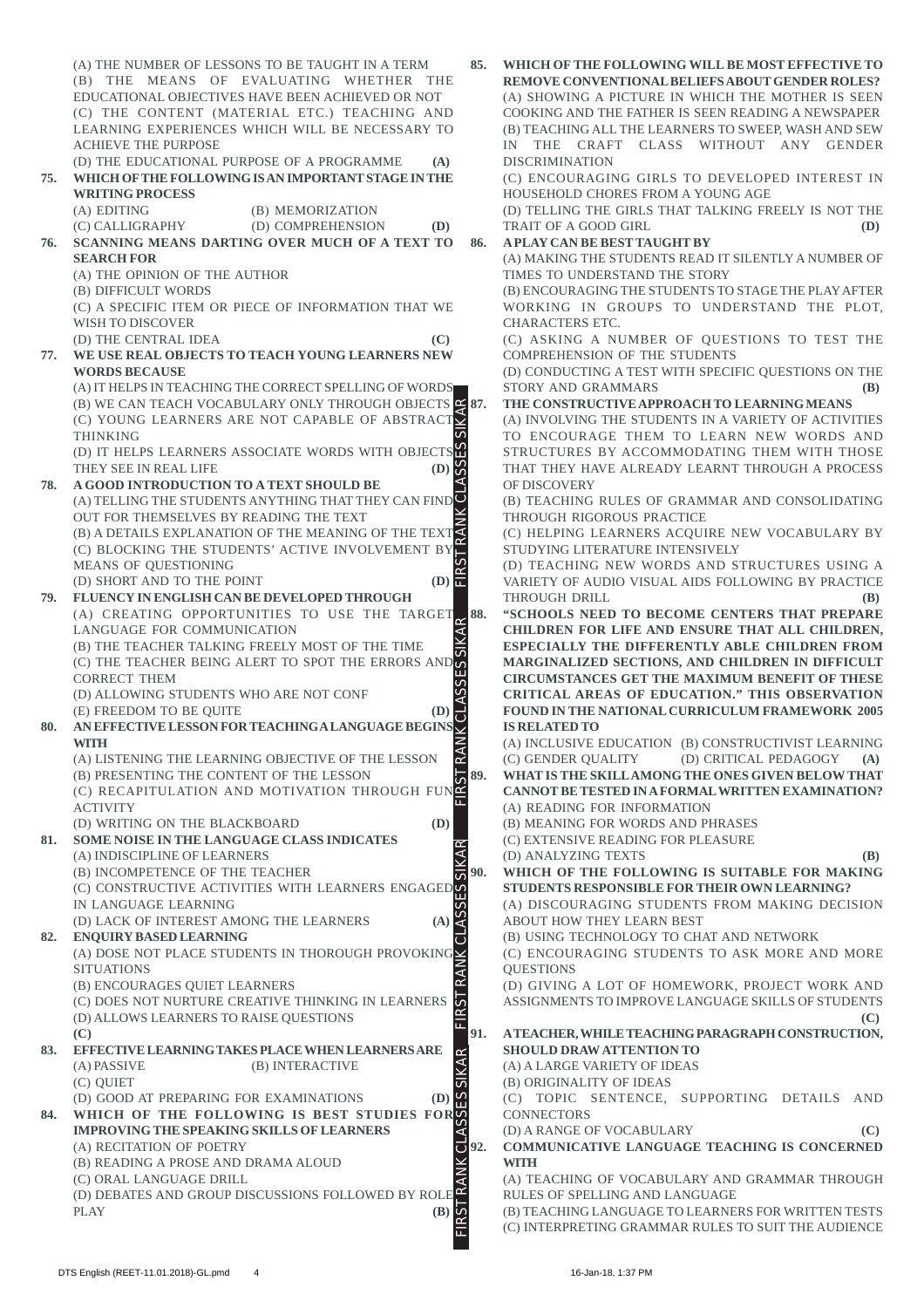(D) ENHANCING RECEPTIVE AND PRODUCTIVE SKILLS SUCH **104. A TEACHER USES BIG READING BOOK IN HER LANGUAGE** AS SPEAKING, LISTENING, READING AND WRITING. **(D) CLASSES TO 93. FORMATIVE ASSESSMENT IS ASSESSMENT OF LEARNING** (A) ALLOW STUDENTS TO READ AT HOME (A) OF LEARNING (B) AT LEARNING (B) ENSURE BOOKS CARRY A LOT OF INFORMATION (C) IN LEARNING (D) FOR LEARNING **(A)** (C) USE THESE ILLUSTRATED COLORFUL BOOKS FOR READING **94. THE TERM 'COMPREHENSIVE' IN CONTINUOUS AND** TOGETHER **COMPREHENSIVE EVALUATION MEANS** (D) USE THEM FOR BIG STUDENTS OF DIFFERENT AGES **(B)** (A) SCHOLASTIC DEVELOPMENT **105. A TEACHER CAN CATER TO LEARNING STYLES OF ALL THE** (B) CO SCHOLASTIC DEVELOPMENT **CHILDREN BY** (C) ACADEMIC SKILLS (A) TEACHING EVERY LESSON THOROUGHLY AND REVISING (D) SCHOLASTIC AND CO SCHOLASTIC DEVELOPMENT **(D)** THE LESSONS **95. WHEN LEARNERS ARE ENGAGED IN A PAIR ACTIVITY, TAKING** (B) TESTING THE CHILDREN FREQUENTLY **ON ROLES OF A DOCTOR AND PATIENT, THE ACTIVITY IS** (C) ADVISING THE CHILDREN TO JOIN DRAWING/DANCE/ **CALLED** MUSIC CLASSES (A) REAL ACTIVITY (B) DECLAMATION (D) EMPLOYING A VARIETY OF TEACHING METHODS AND (C) SIMULATION (D) EXCHANGING NOTES **(C)** MODES OF ASSESSMENT WHICH CATER TO DIVERSITY AMONG **96. ESSAYS OR LONG WRITING TASKS ESPECIALLY ON A** LEARNERS **(D) DISCURSIVE ISSUE SHOULD 106. READING FOR COMPREHENSION CAN BE BEST ACHIEVED** (A) HELP STUDENTS DEVELOPMENT THEIR LITERARY SKILLS **THROUGH** (B) HELP STUDENTS WITH GRAMMAR (A) HELPING LEARNERS SPEAK WORDS SOFTLY WHILE (C) HELP THEM TO IMPROVE THEIR HAND WRITING READING (D) HELP THEM DISCUSS THE DIFFERENT POINTS OF VIEW (B) LEARNERS READING SILENTLY AND ASKING FIRST RANK CLASSES SIKAR FIRST RANK CLASSES SIKAR FIRST RANK CLASSES SIKAR FIRST RANK CLASSES SIKAR COMPREHENSION QUESTIONS AND JUSTIFY THEM WITH ILLUSTRATIVE. **(D)** (C) TEACHING LEARNERS TO RUN A FINGER OR PENCIL UNDER **97. USING A WORD BANK AND BRAINSTORMING HELPS TO BUILD** (A) VOCABULARY (B) IDEAS THE LINE BEING READ (D) ASKING THE CHILDREN TO READ THE TEXT ALOUD **(B)** (C) WRITING SKILLS (D) READING COMPREHENSION **(A) 107. REMEDIAL TEACHING AS PART OF FORMATIVE ASSESSMENT 98. GENDER STEREOTYPES AND BIAS AMONG LEARNERS CAN MEANS BE DISCOURAGED BY** (A) EXTRA COACHING BY PARTNERS (A) ENABLING ALL LEARNERS TO COOK AND SEW (B) TEACHING FOR GIFTED STUDENTS IRRESPECTIVE OF GENDER (C) DIAGNOSING AND ADDRESSING GAPS IN LEARNING (B) USING TEXT BOOKS WHICH DO NOT PERPETUATE SUCH (D) TEACHING BEYOND THE TEXTBOOK **(D)** BELIEFS **108. WHAT TYPES OF QUESTIONS PROMOTE THINKING SKILLS** (C) CREATING AN OPEN AND ENCOURAGING ATMOSPHERE IN **IN CHILDREN?** A MIXED CLASS (A) PERSONAL RESPONSE QUESTIONS (D) PRESSURING GIRLS TO LEARN COOKING **(A)** (B) CLOSED ENDED QUESTIONS (C) FACTUAL QUESTIONS **99. THE SPOKEN SKILL IN A LANGUAGE TEACHING CLASSROOM CAN BE DEVELOPED THROUGH** (D) QUESTIONS BASED PURELY ON THE READING TEXT **(B)** (A) ENGAGING IN SMALL TALK AS CONFIDENT AGGRESSIVE **109. WHICH OF THE FOLLOWING IS A VALUE ASSOCIATED WITH AN INCLUSIVE CLASSROOM? LEARNERS** (B) EMOTIONALLY CONNECTING WITH LEARNERS **(A) SYMPATHY (B) COLLABORATION**  $\overline{\phantom{a}}$ (C) ENABLING ACTIVITIES WITH A FOCUS ON CONVERSATION **(C) COMPETITION (D) ENVY (C) 110. WHICH OF THE FOLLOWING IS AN INSTANCE OF NON FORMAL** SKILL LEADING TO COMMUNICATIVE COMPETENCE **LEARNING?** (D) GROUP ACTIVITIES WHERE LEARNERS CAN TALK IN WHICHEVER LANGUAGE THEY WOULD LIKE TO **(C)** (A) CHILDREN LEARNING THROUGH CORRESPONDENCE **100. RITU OFTEN MAKES ERRORS IN SUBJECT VERB CONCORD.** LESSONS **THE TEACHER CAN HELP HER BY** (B) CHILDREN LEARNING TO DRAW FROM THEIR ART (A) TALKING UP MANY EXAMPLES FOR THE ENTIRE CLASS **TEACHER** AND PAYING SPECIAL ATTENTION TO RITU (C) CHILDREN LEARNING TO COOK FROM THEIR PARENTS (B) EXPLAINING TO HER THE RULES OF GRAMMAR (D) CHILDREN LEARNING A NEW GAME FROM FRIENDS **(A)** (C) ASKING RITU TO LEARN THE RULES AND SCOLDING HER **111. LISTENING, SPEAKING, READING, WRITING ARE** (D) ASKING RITU TO WRITE THE RULES TEN TIMES IN HER (A) MOTOR SKILLS (B) VERBAL SKILLS (C) FORMAL SKILLS (D) LANGUAGE SKILLS **(B)** NOTEBOOK **(A) 112. EXAMPLES ARE 101. HOW WILL A TEACHER BEST TEACH 'WRITING' SKILL TO A CLASS** (A) MORE EFFECTIVE THAN USING A BLACKBOARD (A) BY BRAINSTORMING IDEAS AND ASKING STUDENTS TO (B) MORE EFFECTIVE THAN MERE TEACHING WRITE IN THEIR OWN WORDS (C) LESS EFFECTIVE THAN EXPLANATION (B) BY ASKING STUDENTS TO WRITE NEATLY (D) NOT NEEDED IN A LANGUAGE CLASS **(A) 113. THE AIM OF MECHANICAL DRILLS IS TO** (C) THROUGH DICTATION (A) IMPROVE THE FLUENCY OF THE LEARNERS (D) BY ASKING STUDENTS TO LEARN ARTICLES AND REWRITE (B) IMPROVE THE ACCURACY OF THE LEARNERS THEM **(A) 102. MARY, A YOUNG TEACHER, BELIEVES IN PERSONALIZED** (C) STRENGTHEN THE ROLE LEARNING CAPACITY OF THE **LEARNING BECAUSE SHE THINKS THAT** LEARNERS (A) EVERY PERSON MUST BE EXPOSED TO LEARNING (D) ENCOURAGE CREATIVE USE OF LANGUAGE AMONG THE (B) EVERY LEARNER IS UNIQUE AND NEEDS TO BE GIVEN A  $\%$ LEARNERS **(D)** CHANGE TO DEVELOPED TO THE BEST OF THEIR ABILITY SSI **114. TEACHERS HELP LEARNERS 'CONSTRUCT' THEIR** (C) ALL LEARNERS MUST LEARN ON THEIR OWN **KNOWLEDGE IN ENGLISH BY** (D) CHILDREN MUST ENJOY THEIR LEARNING **(B)** (A) GIVING EXTENSIVE LANGUAGE DRILLS IN WHICH ದ **RANK 103. GRAMMAR SHOULD BE TAUGHT BY** LEARNERS PRACTICE LANGUAGE ITEMS MECHANICALLY (A) ASKING STUDENTS TO LEARN RULES (B) ENABLING THEM TO SEE THE RELATIONSHIP BETWEEN (B) MAKING LEARNERS DO WRITTEN ASSIGNMENTS THEIR PRIOR KNOWLEDGE AND THE NEW KNOWLEDGE (C) GIVING CLEAR EXPLANATIONS (C) GIVING THE LEARNERS A LOT OF ASSIGNMENTS AND (D) ENABLING PRACTICE IN CONTEXT **(D)** PROJECTS THAT WILL LEAD TO MUCH PRACTICE